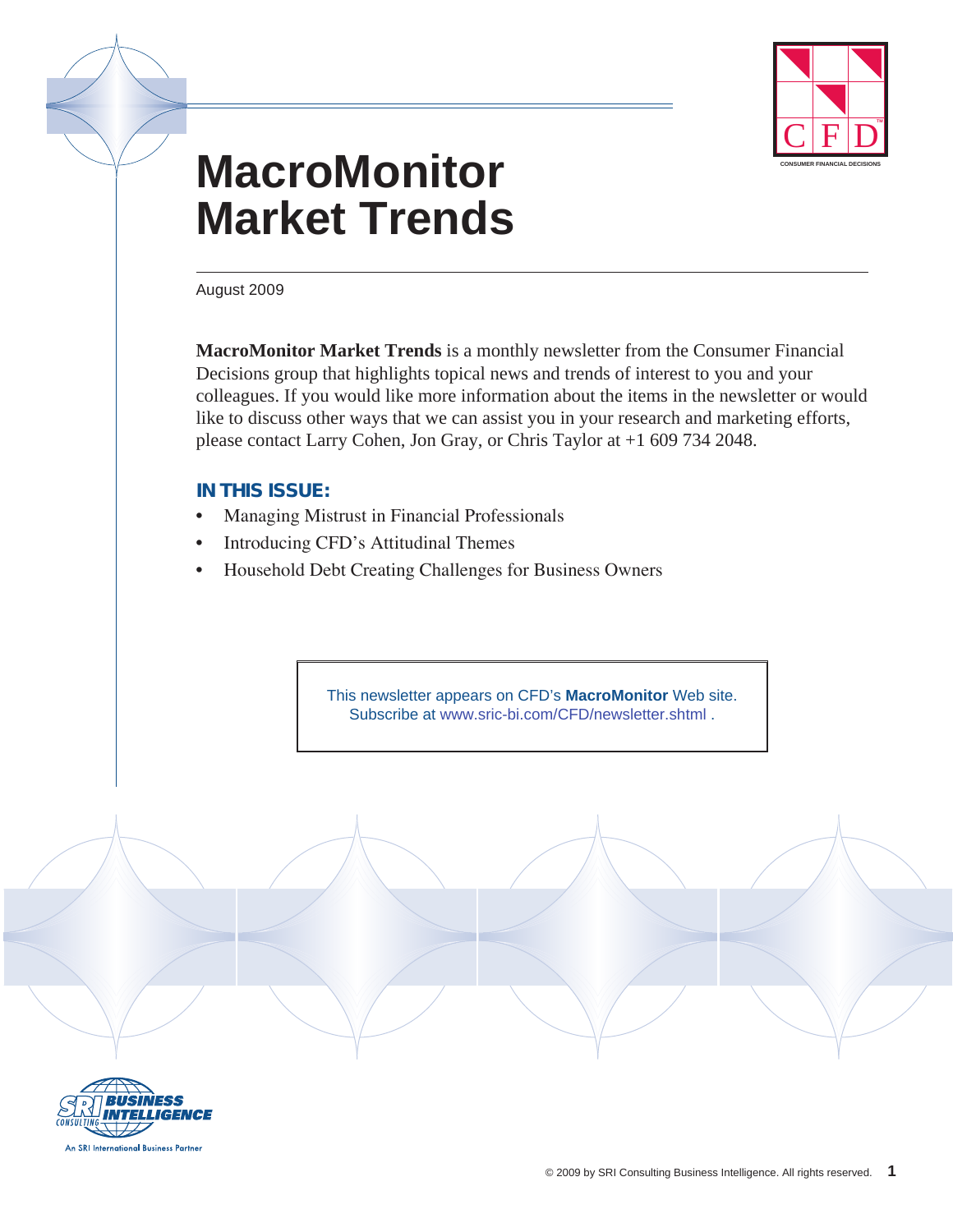#### **Managing Mistrust in Financial Professionals**

The recent market downturn has created immense challenges for many, if not most, U.S. households. The downturn eroded household savings and investments between September 2008 and February 2009 to the tune of \$40,000 per household, on average, according to data from the **2008–09 MacroMonitor Recontact Study**. For many households, the challenges are the same as they were a year ago: Planning for retirement, paying for children's education, buying a home, creating income in retirement, understanding taxes, and managing debt—but now these challenges are magnified. The questions remain whether households that are working with a financial professional will continue to do so, and if so, whether the type of financial professional will change. Will do-it-yourself households continue to stay on their own or will they turn to a financial professional for help in light of their heightened challenges? And if they do turn to financial professionals, which one will they choose and why?

The **2008–09 MacroMonitor Recontact** survey reveals that of households with \$100,000 or more in investable assets, roughly half use a financial professional and half do not. Those households that do not use a financial advisor are less likely to have suffered a financial loss between September 2008 and February 2009: Some 97% of households that use a financial advisor reported a loss to their savings and investments, in comparison with 78% of those that do not use a financial advisor. However, one should measure the real evidence of financial performance over long investing horizons, not in a short-term snapshot. According to evidence that a recent **MacroMonitor** Marketing Report, *The Financial Advisor Advantage*, highlights, households that use an advisor tend to do significantly better financially over time than do their do-it-yourself counterparts.

The question is, How will consumers value the relationship with their financial advisor moving forward? Even if the data point to an objective benefit over time of households' using a financial advisor, many consumers are likely taking a hard look at their household's financial strategy and the relationships they have with financial professionals. To win customers and maintain existing relationships, advisors must be ready to help consumers with the immense challenges that they face. The current environment creates a lot of uncertainty, and a financial professional who has holistic understanding of the economy and is in touch with the diversity of household needs will be in much greater demand.

### **Introducing CFD's Attitudinal Themes**

During these uncertain economic times, understanding consumers' attitudes and perceptions about their finances, the economy, financial institutions and professionals, investing, risk, advice, life insurance, and health care are more important than ever. Using the 123 individual attitude items in the **2008–09 MacroMonitor,** the CFD team has developed 27 unique attitudinal themes that enable us to delve deeper into the mind-set of the financial consumer than ever before. By analyzing populations on the basis of themes, rather than individual attitudinal variables, we can attain more holistic insights into and gain understanding of how consumers' financial attitudes relate to each other. Moreover, throughout the three decades of tracking consumers' financial attitudes and behaviors, **MacroMonitor** data have shown that changes in households' attitudes tend to precede changes in their actual behavior. Thus, understanding the underlying themes in financial consumers' psychology and how they change over time is key to recognizing not only issues of mass concern among consumers as a whole, but potential behavioral shifts among an institution's customers.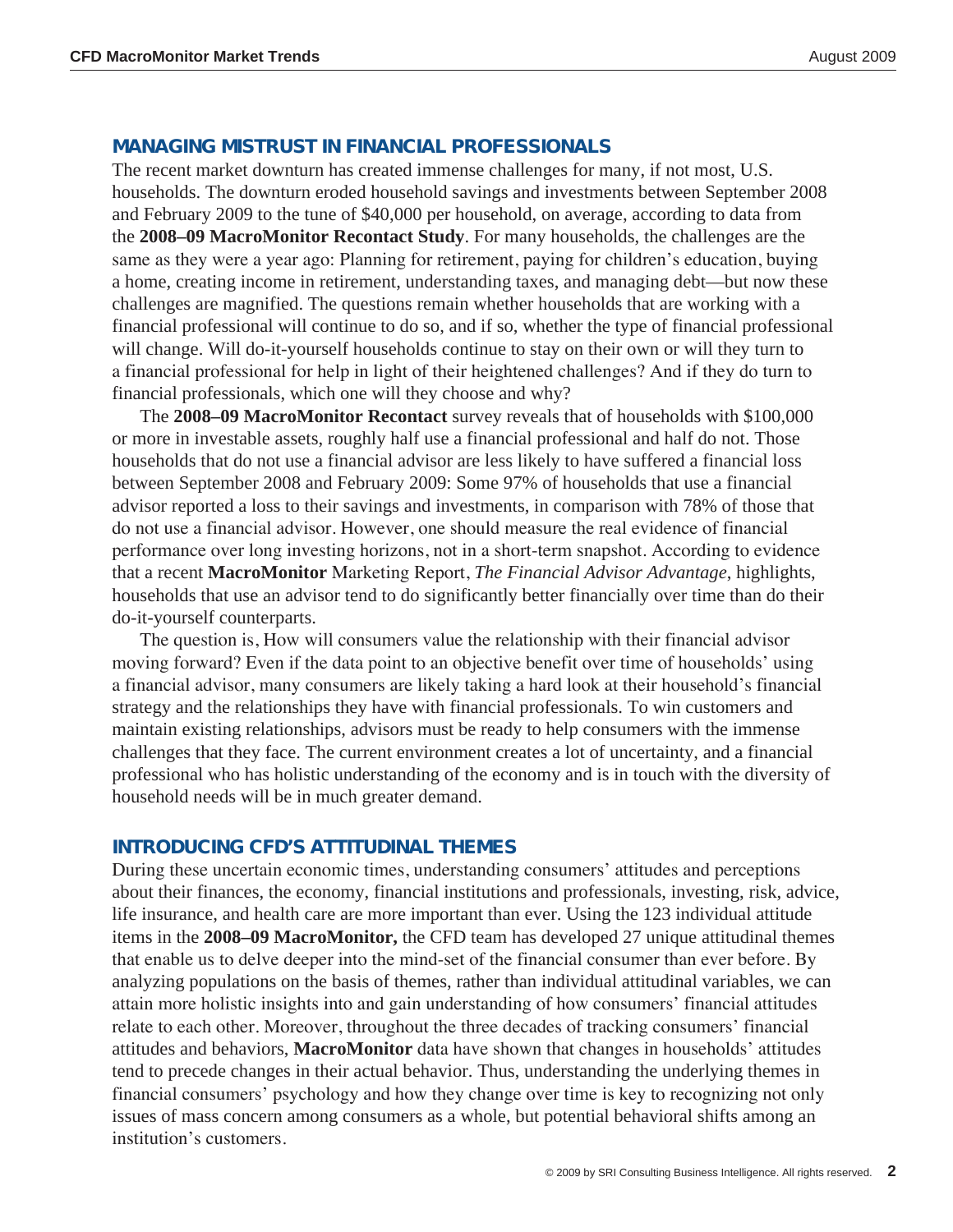The attitudinal themes cover the entire spectrum of financial needs and can be segmented by virtually any population. Figure 1 uses CFD's Life Stage segments' attitudes toward how they manage their finances and transact to highlight not only the vibrancy of these themes, but the insight that they can provide. As Figure 1 portrays, a correlation exists between Life Stage and households' preferred level of contact with financial institutions. Households in the younger Life Stages are significantly more likely to be anti financial institutions and to prefer to use self-service technologies such as ATMs, computers, or telephones rather than face institution personnel. In direct contrast, the older Life Stage segments tend to desire simple and personal relationships with their local financial branch. This correlation leads us to ask: As households move through the Life Stages, do they become increasingly interested in personal, face-to-face contact with institutions or are we facing a major shift in how consumers interact with financial institutions? Using trended **MacroMonitor** data in conjunction with the attitudinal themes, the CFD team can help you find answers to important questions like these. For more information about how we created these themes or how your institution can best use them to understand your customers and prospects better, call us at +1 609 734 2048 or e-mail [CFDinfo@sric-bi.com](mailto:CFDinfo@sric-bi.com) .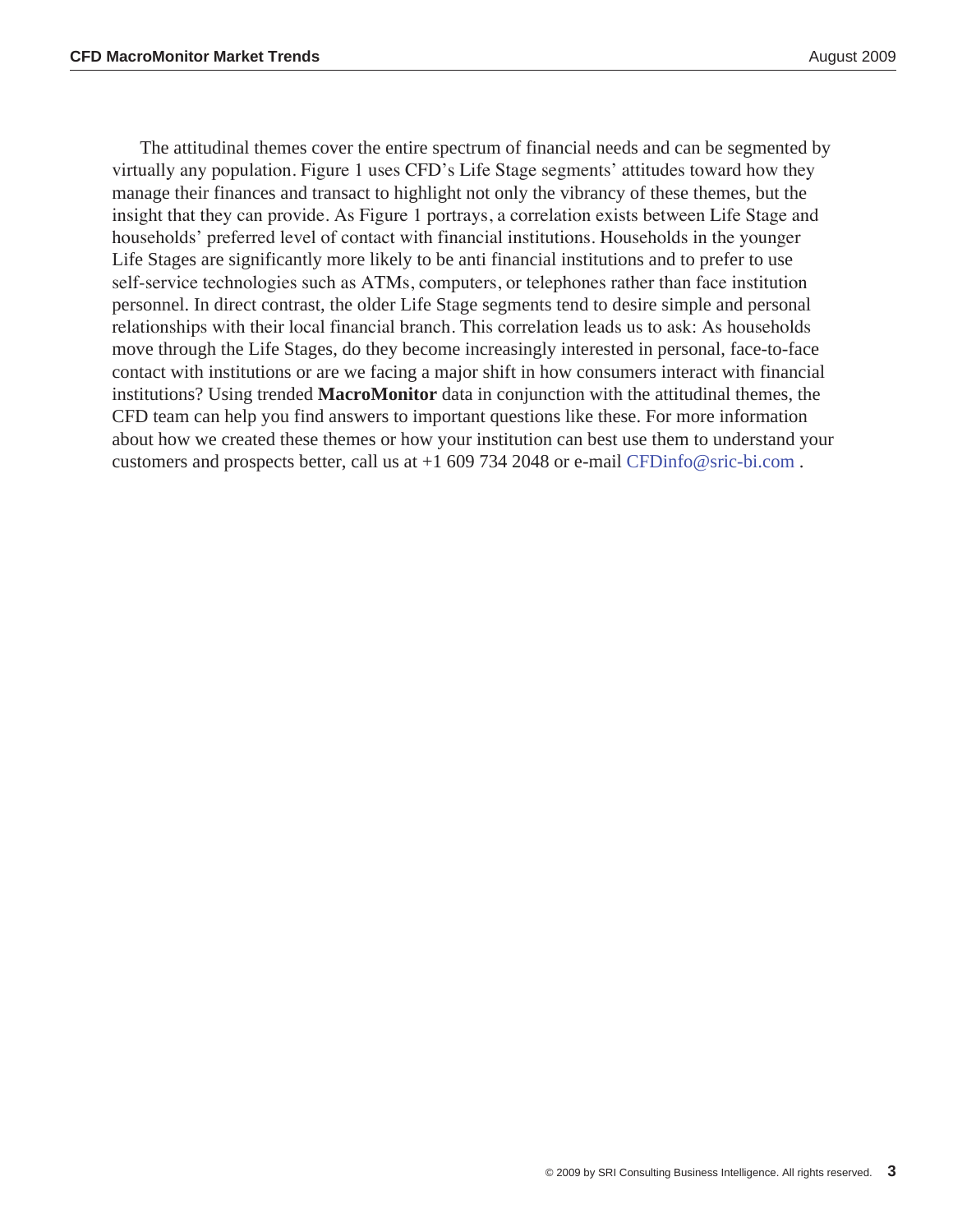

**Figure 1 ATTITUDINAL THEMES BY LIFE STAGE, 2008**

Note: *Tech Oriented versus Face to Face* consists of agreement to "I feel comfortable doing financial business over the Internet," "The Internet is a good tool for getting financial information," and "I would rather use an automated teller machine (ATM), personal computer, the telephone, or mail than face representatives of financial institutions" and disagreement to "I prefer to do most of my financial business in person."

*Anti Financial Institutions* consists of agreement to "Dealing with financial institutions is about as much fun as being stuck in a traffic jam," "I resent any profits financial institutions make from my doing business with them," and "The less I talk to financial institution personnel the better."

*Simple and Personal* consists of agreement to "I would like to go to just one person who could help me with my savings, investments, and credit needs," "I would prefer to do business with a single financial service company if it could meet the majority of my household's investment and insurance needs," and "It is important to me that any financial institution I use be locally owned."

*Branch Based* consists of agreement to "Chatting with the people I know at financial institutions is an important part of doing financial business for me," "It is important to me that the people I deal with for financial matters recognize me and know me by name," "Building long-term relationships with financial institutions is more important than always getting the best prices or newest products," and "I am more concerned with the quality of service than with cost when I deal with financial institutions."

Base: All U.S. Households

Source: **2008–09 MacroMonitor**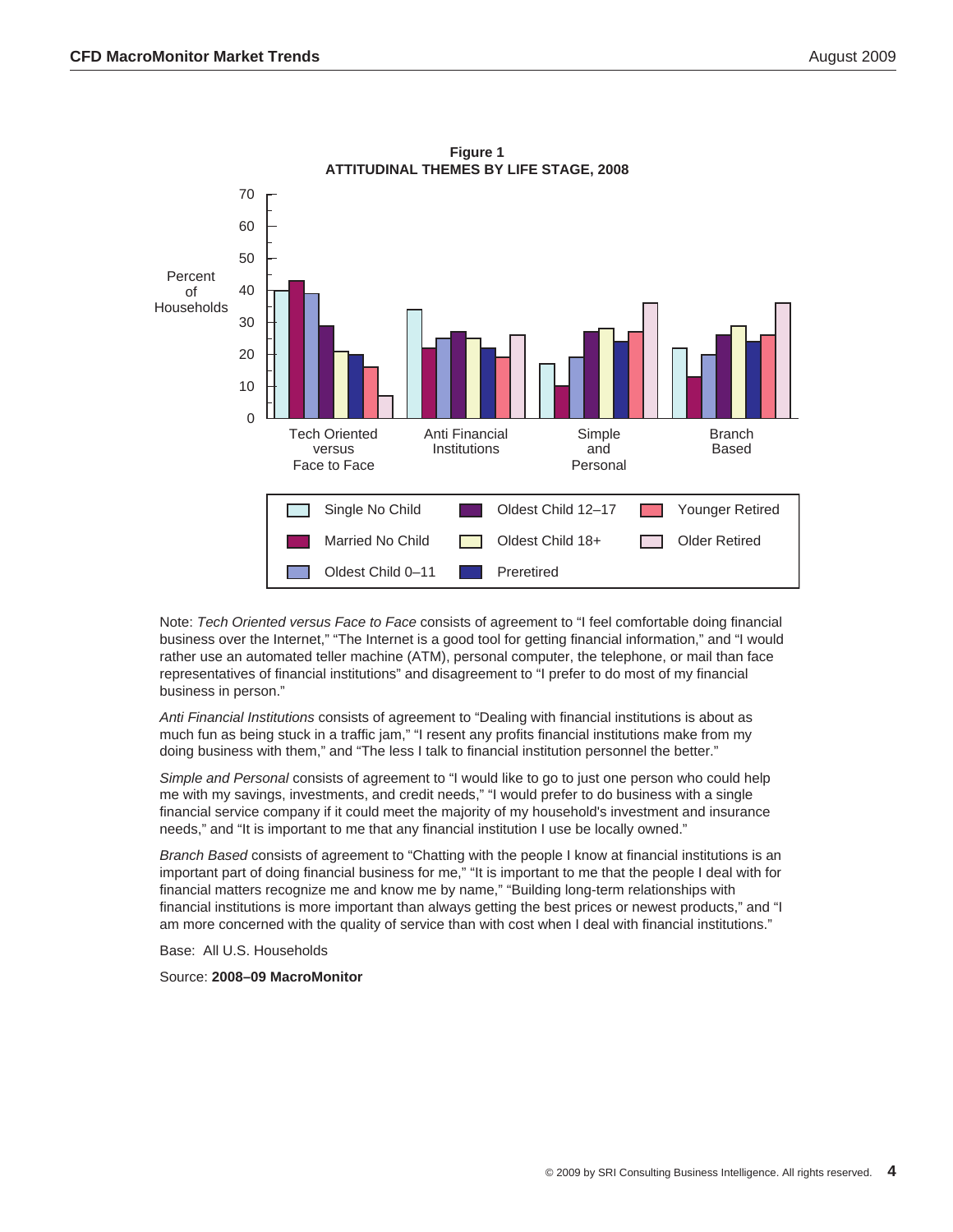## **Household Debt Creating Challenges for Business Owners**

Surviving the current economic downturn can be challenging for even the most innovative and resilient households. Results from the **2008–09 MacroMonitor Recontact Study** imply that business-owning households may rank among the most challenged. The study shows that business-owning households and non-business-owning households are equally likely to have suffered a loss to household saving and investments during the period between September 2008 and February 2009. And of those households suffering a financial loss, the magnitude of the loss between business-owning and non-business-owning households is very similar: 32% and 31%, respectively.

Stark differences exist, however, between some of the business-owning and non-businessowning households' attitudes about their household's financial situation. According to **MacroMonitor Recontact** data, business-owning households are significantly less likely than non-business-owning households to be satisfied with their household's current financial situation: Only 53% are satisfied, in comparison with 60% of non-business-owning households. Business owners are also significantly more likely than nonbusiness owners to agree that following a budget is more trouble than it's worth. The pessimism about their current financial situation also projects to the future: Only 62% feel optimistic about the households' financial situation in the next 12 months, in comparison with 66% of non-business-owning households.

One attributing factor to business-owning households' pessimism is their level of household debt: Some 40% of business-owning households believe that their household has more debt than it should, in comparison with 36% of non-business-owning households. And 49% of businessowning households would use an unexpected \$25,000 windfall to pay off household debts, in comparison with 44% of non-business-owning households.

The real story behind the debt comes to life in a segmentation of the debt levels by household income. Business-owning households with an annual income more than \$100,000 have a mean total debt of \$197,247—comparable with the \$206,798 in mean debt among nonbusiness owners with incomes of more than \$100,000. However, business owners with household incomes of less than \$100,000 have significantly more debt, on average, than have non-business-owning households with annual incomes of less than \$100,000: \$181,116, in comparison with \$79,632. Financial institutions must be able to meet the credit demands of these households to help them grow their businesses and, likewise, provide the tools to small businesses to control debt levels that may be spiraling out of control.